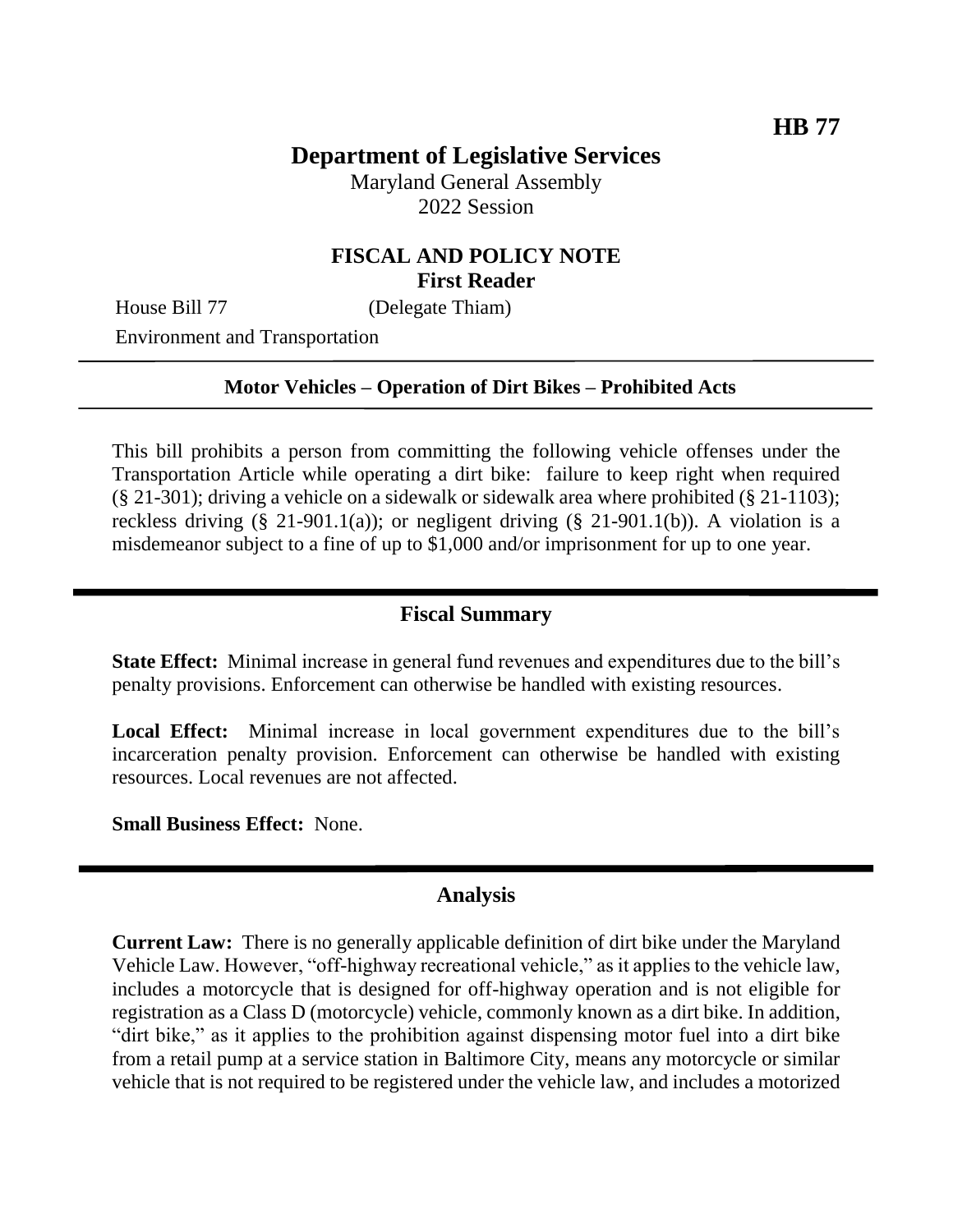minibike and an all-terrain vehicle with either three or four wheels. The term does not include a moped or a motor scooter.

### *Regulation of Motorized Minibikes*

Chapter 562 of 2006 defined motorized minibike under the vehicle law and established various provisions relating to motorized minibikes. "Motorized minibike" means a motor vehicle that has two or three wheels and is not subject to registration under the vehicle law. The term excludes a motor scooter, a moped, a farm tractor, an electric bicycle, or an electric low speed scooter. A local authority may require a motorized minibike to be permitted and impose a permit fee. Any dealer, agent, or employee of a dealer, any vehicle salesman, or any other person who sells a motorized minibike must inform the buyer in writing that a motorized minibike may not be driven on a highway in the State and that local law, ordinance, and regulation may limit the use of the motorized minibike.

## *Driving on the Right Side of the Roadway (Transportation Article, § 21-301)*

*General Rule:* On every roadway that is wide enough, a vehicle must be driven on the right half of the roadway, except:

- while overtaking and passing another vehicle going in the same direction, under the rules governing this movement;
- where there is an obstruction that makes it necessary to drive to the left of the center of the highway (but the driver of any vehicle doing so must yield the right-of-way to any other vehicle that is traveling in the proper direction on the unobstructed part of the highway and is so near as to be an immediate danger);
- on a roadway that is divided into three or more clearly marked lanes for vehicular traffic, subject to the rules applicable to these roadways;
- on a roadway designated and signposted for one-way traffic; or
- on a roadway that is marked or signposted in a manner indicating that a contrary rule exists.

*Slow-moving Traffic:* On every roadway, except while overtaking and passing another vehicle going in the same direction or when preparing for a lawful left turn, any vehicle going at least 10 miles per hour below the applicable maximum speed limit (or, if any existing conditions reasonably require a speed below that of the applicable maximum, at less than the normal speed of traffic under these conditions) must be driven in the right-hand lane when available for traffic or as close as practicable to the right-hand curb or edge of the roadway.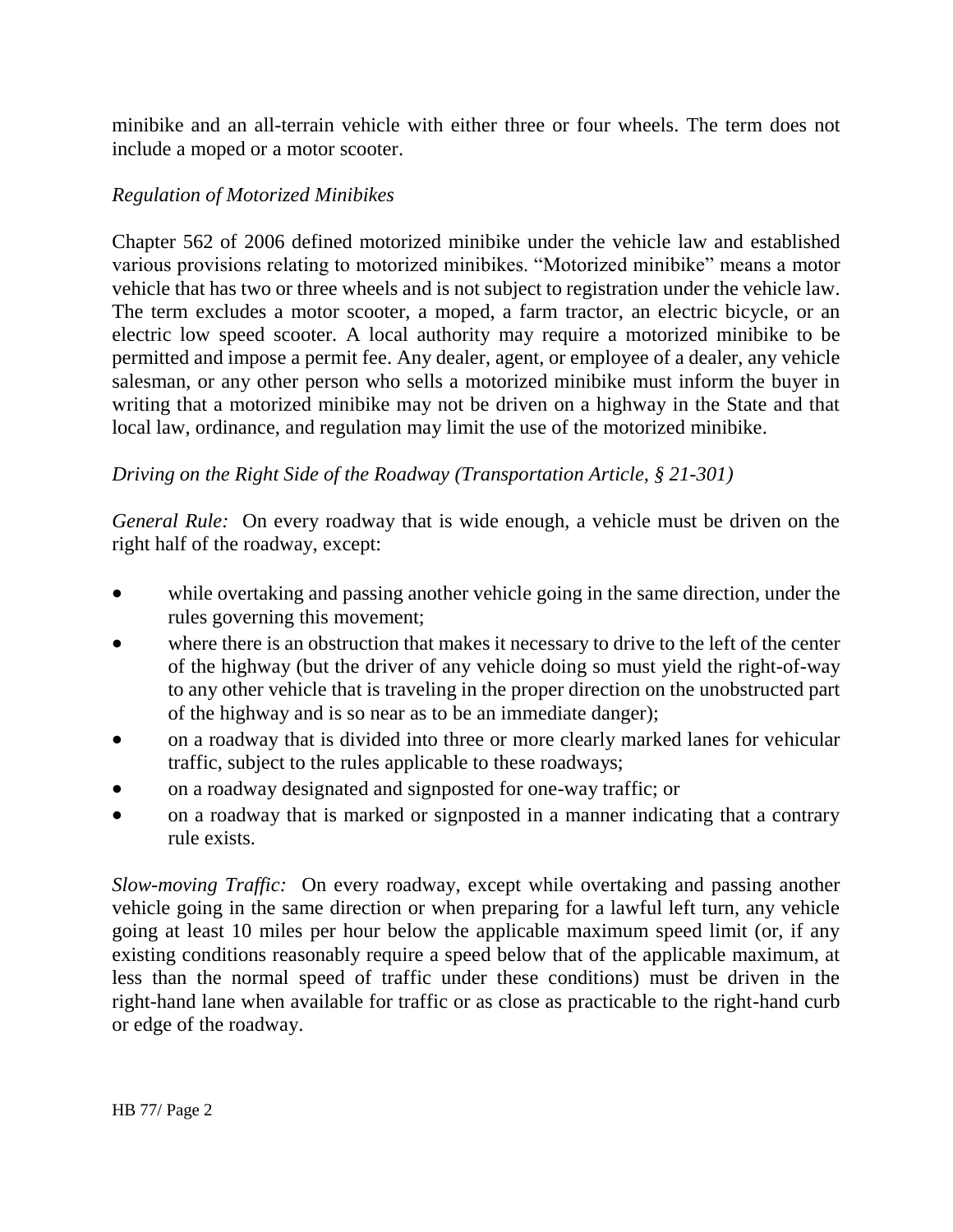*Roadway with Four or More Lanes:* With specified exceptions, a vehicle may not be driven on the left of the centerline on a roadway that is divided into at least four clearly marked lanes for vehicular traffic and that provides for two-way movement of traffic.

A violation of the above provisions is a misdemeanor subject to a fine of up to \$500. Upon conviction, the Motor Vehicle Administration (MVA) must assess one point against the driver's license, or three points if the violation contributes to an accident. The District Court has established a prepayment penalty of \$90 for these offenses, or \$130 if the violation contributes to an accident.

### *Reckless and Negligent Driving (Transportation Article, § 21-901.1)*

A person is guilty of reckless driving if a motor vehicle is driven in wanton or willful disregard for the safety of persons or property or in a manner that indicates a wanton or willful disregard for the safety of persons or property. A violation is a misdemeanor, subject to a maximum fine of \$1,000. MVA is also required to assess six points against the driver's license upon conviction for this offense. The District Court prepayment penalty, including court costs, is \$510 for this offense.

A person is guilty of negligent driving if the motor vehicle is driven in a careless or imprudent manner that endangers any property or the life or safety of any individual. This violation is a misdemeanor, subject to a maximum fine of \$500. Upon conviction, MVA must assess one point against the driver's license, or three points if the offense contributes to an accident. The District Court assesses a prepayment penalty of \$240 for this offense, or \$280 if the offense contributes to an accident.

## *Driving on a Sidewalk (Transportation Article, § 21-1103)*

With specified exceptions, a person may not drive any vehicle on a sidewalk or sidewalk area unless it is a permanent or authorized temporary driveway. A violation is a misdemeanor subject to a fine of up to \$500. Upon conviction of this offense, MVA must assess one point against the driver's license, or three points if the violation contributes to an accident. The District Court has established a prepayment penalty of \$70 for this offense, or \$110 if the violation contributes to an accident.

**State Revenues:** General fund revenues increase minimally as result of the bill's monetary penalty provision from cases heard in the District Court.

**State Expenditures:** General fund expenditures increase minimally as a result of the bill's incarceration penalty due to more people being committed to State correctional facilities for convictions in Baltimore City. The number of people convicted of this proposed crime is expected to be minimal.

HB 77/ Page 3